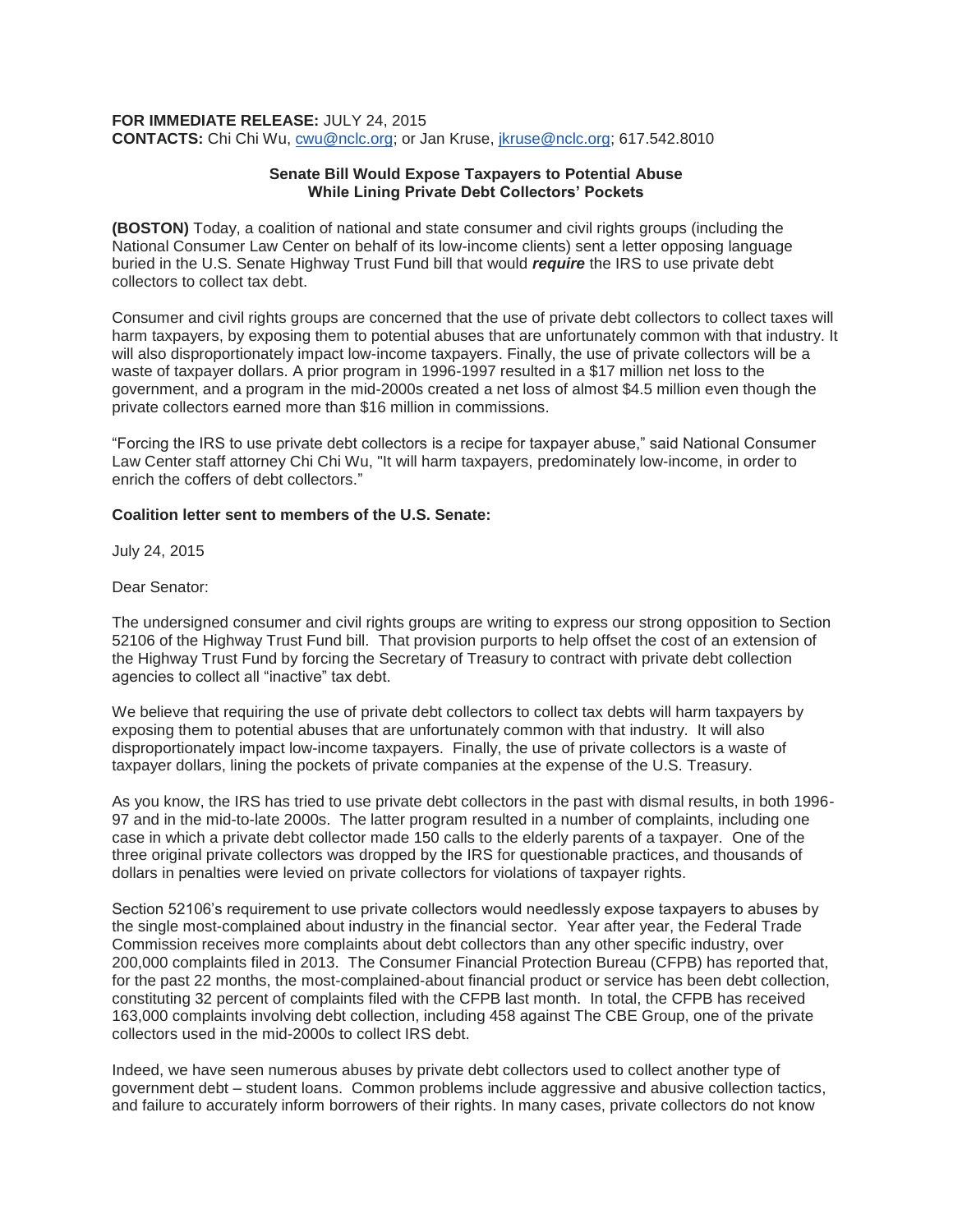about (or claim not to know about) borrowers' rights, such as the right to loan cancellation or an affordable repayment plan. Other times, as a 2014 GAO report documented, private collectors gave inaccurate or misleading information about borrowers' rights and options. We fear the same will happen again with private collection of IRS tax debts, and that collectors will fail to inform taxpayers of their rights to certain programs, such as an Offer in Compromise. Indeed, the abuses by private collectors in student loan collection are so bad that one of the top priorities for consumer advocates working on student loan issues is terminating the use of private collectors.

The National Taxpayer Advocate has noted that a prior version of Section 52106 "appears to place a bulls-eye on the backs of low income taxpayers." This is because, according to an IRS analysis, 79% of the cases that would likely be required to be referred to private debt collectors involve taxpayers with incomes below 250 percent of the federal poverty level. During the mid-2000s program, the average income of taxpayers assigned to private collectors was significantly less than the income levels of taxpayers whose cases were worked by IRS employees.

The use of private collectors has repeatedly been shown to be a waste of taxpayer dollars. The 1996- 1997 pilot resulted in a \$17 million net loss to the government, while the mid-2000s program resulted in a net loss of almost \$4.5 million. Meanwhile, the private collectors earned more than \$16 million in commissions during the latter program. A 2013 study by the National Taxpayer Advocate found that the IRS employees were significantly more effective in collecting taxes than private collectors.

We strongly urge you to oppose Section 52106 of the Highway Trust Fund bill or any provision that would force IRS to use private debt collectors to collect taxes on a commission basis.

Sincerely,

| Americans for Financial Reform                                     |
|--------------------------------------------------------------------|
| National Consumer Law Center (on behalf of its low-income clients) |
| <b>Bet Tzedek Legal Services</b>                                   |
| Center for Digital Democracy                                       |
| <b>Center for Economic Justice</b>                                 |
| Center for Responsible Lending                                     |
| <b>Consumer Action</b>                                             |
| <b>Consumer Federation of America</b>                              |
| <b>Consumers Union</b>                                             |
| NAACP                                                              |
| National Consumers League                                          |
| National Council of La Raza (NCLR)                                 |
| National Fair Housing Alliance                                     |
| National People's Action                                           |